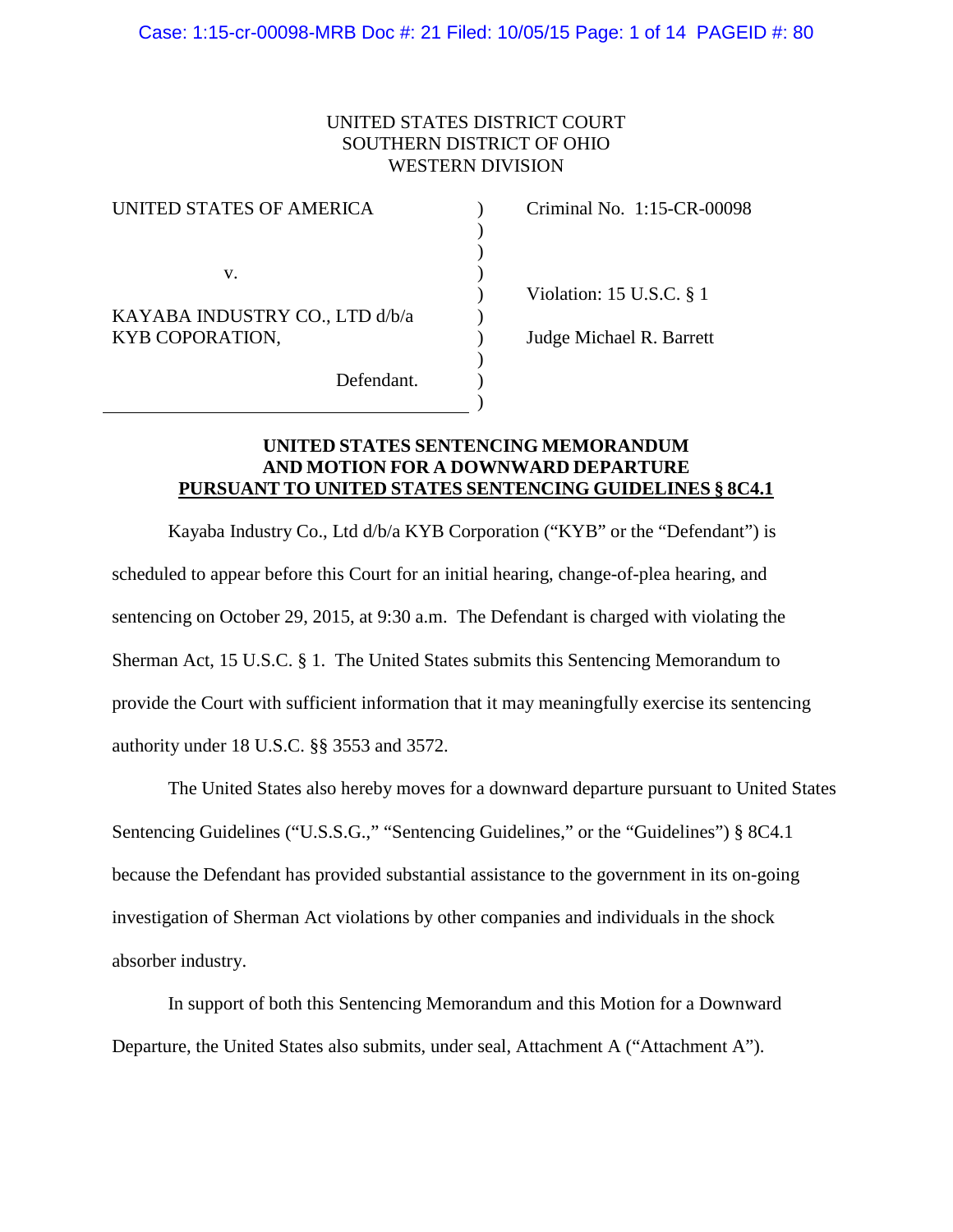#### Case: 1:15-cr-00098-MRB Doc #: 21 Filed: 10/05/15 Page: 2 of 14 PAGEID #: 81

The United States and the Defendant jointly recommend that the Court sentence the Defendant to pay to the United States a \$62 million criminal fine, payable in full before the fifteenth day after the date of judgment, no order of restitution, no term of probation, and to pay a \$400 special assessment. This is a joint recommendation under Fed. R. Crim. P.  $11(c)(1)(C)$ . *See* Plea Agreement, ¶ 9, Docket No. 9.

# **I. BACKGROUND**

The Sherman Act makes it illegal for competitors to eliminate competition among themselves by allocating markets, rigging bids, and fixing prices. The subversion and elimination of competition for business, whether done through agreement to divide up business by allocating customers or markets; fix prices charged to customers; or rig bids submitted to customers, typically results in the customer paying more than it should have for the work done or the product supplied. The Defendant has admitted that, through its employees, it conspired with other shock absorbers manufacturers to do these things made illegal by the Sherman Act.

Shock absorbers are part of the suspension system on automobiles and motorcycles. They absorb and dissipate energy to help cushion vehicles on uneven roads leading to improved ride quality and vehicle handling. Shock absorbers are also called dampers and on motorcycles are referred to as front forks and rear cushions.

On September 16, 2015, the United States filed a one-count criminal Information charging the Defendant with participating in a combination and conspiracy to suppress and eliminate competition in the automotive parts industry by agreeing to allocate markets, rig bids for, and to fix, stabilize, and maintain the prices of shock absorbers sold to Fuji Heavy Industries Ltd. (manufacturer of Subaru vehicles), Honda Motor Co., Ltd., Kawasaki Heavy Industries, Ltd., Nissan Motor Company Ltd., Suzuki Motor Corporation, and Toyota Motor Company, and

-2-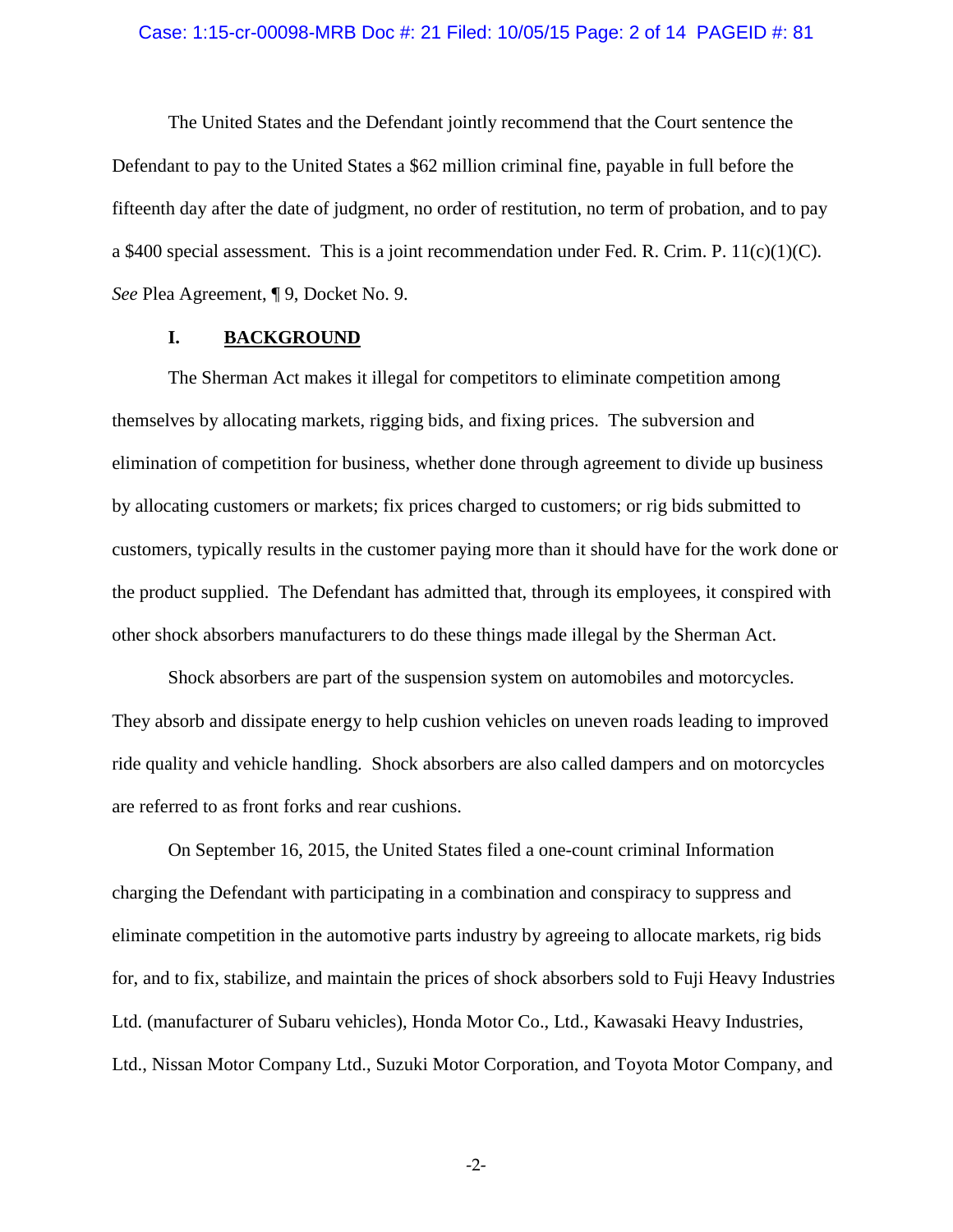#### Case: 1:15-cr-00098-MRB Doc #: 21 Filed: 10/05/15 Page: 3 of 14 PAGEID #: 82

certain of their subsidiaries (collectively, the "Vehicle Manufacturers"), in violation of the Sherman Act, 15 U.S.C. § 1. *See* Docket No. 2.

# **II. SUMMARY OF THE OFFENSE**

During the period charged in the Information, from at least as early as the mid-1990s and continuing until as late as December 2012 (the "Charging Period"), Defendant was a corporation organized and existing under the laws of Japan with its principal place of business in Tokyo, Japan. During the Charging Period, the Defendant and certain of its subsidiaries were engaged in the manufacture and sale of shock absorbers to Vehicle Manufacturers in the United States and elsewhere for installation in vehicles manufactured and sold in the United States and elsewhere. During the Charging Period, one of the Defendant's subsidiaries was KYB Americas Corporation, which has headquarters in Franklin, Indiana, and plants, offices, and facilities in Indiana, Illinois, Michigan, and Kansas.

During the Charging Period, Defendant and its co-conspirators entered into and engaged in a combination and conspiracy to suppress and eliminate competition in the automotive parts industry by agreeing to allocate markets, rig bids for, and to fix, stabilize, and maintain the prices of shock absorbers sold to Vehicle Manufacturers in the United States and elsewhere. The charged combination and conspiracy consisted of a continuing agreement, understanding, and concert of action among Defendant and its co-conspirators. In furtherance of the conspiracy, the Defendant, through its managers and employees, engaged in discussions and attended meetings with co-conspirators employed by other manufacturers of shock absorbers. During these discussions and meetings, agreements were reached to rig bids for, and to fix, stabilize, and maintain the prices of shock absorbers sold to Vehicle Manufacturers in the United States and elsewhere. The Defendant has fully cooperated in the United States' investigation and entered into a plea agreement with the United States.

-3-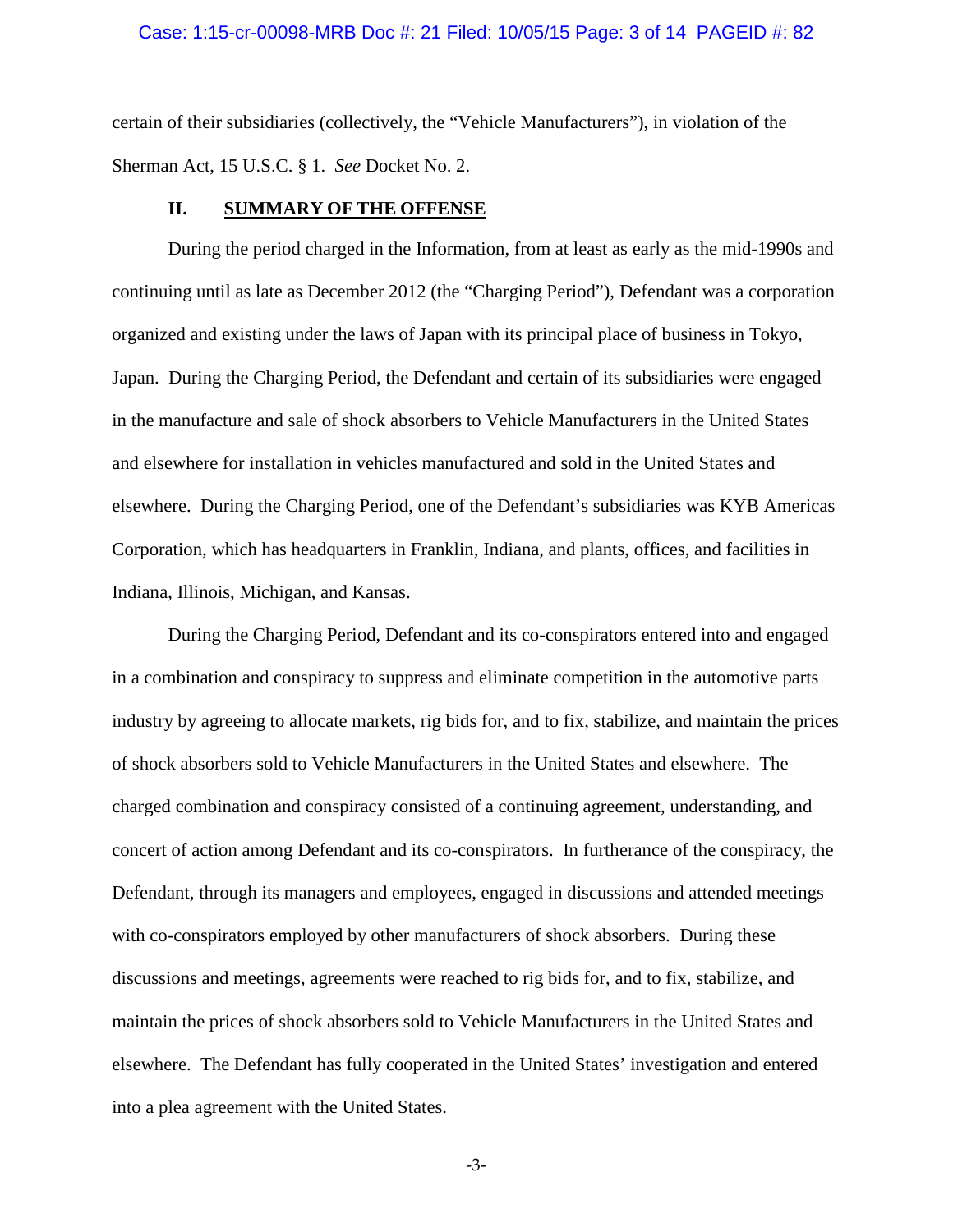## **III. UNITED STATES' FINE METHODOLOGY AND FACTORS TO CONSIDER IN DETERMINING THE SENTENCE**

The jointly recommended criminal fine was calculated using sales figures submitted to the United States by the Defendant and the victims of the conspiracy. Based on these sales figures, the United States calculates the volume of commerce under U.S.S.G. § 2R1.1(d), adjusted to reflect information provided to the United States by the Defendant pursuant to U.S.S.G. § 1B1.8, to total approximately \$324 million. The affected volume of commerce consists of sales of shock absorbers in the United States by the Defendant's U.S. subsidiary.

#### **A. Sentencing Guidelines Fine Calculation**

In determining and imposing sentence the Court must consider the kinds of sentence established by the advisory Sentencing Guidelines, 18 U.S.C. § 3553(a)(4). The Sentencing Guidelines procedure for calculating the Guidelines fine range for a corporation charged with an antitrust offense is set forth below. Organizations, such as the Defendant, are sentenced pursuant to Chapter 8 of the Sentencing Guidelines. In the case of antitrust violations, in addition to the provisions of Chapter 8, special instructions with respect to determining fines for organizations are found in the Antitrust Guideline, U.S.S.G. § 2R1.1.

Under the Sentencing Guidelines, the first step in determining a defendant's fine range is to determine the base fine. The controlling Guideline applicable to the count charged is U.S.S.G. §  $2R1.1(d)(1)$ , pursuant to which the base fine is 20% of the approximately \$324 million in affected commerce, or approximately \$64.8 million.

The next step is to determine the culpability score for a defendant. The base culpability score is 5. *See* U.S.S.G. § 8C2.5(a). The Defendant is a corporation with more than 5,000 employees, and the offense involved certain high-level personnel of the Defendant, which adjusts the culpability score upward by 5 points. *See* U.S.S.G. § 8C2.5(b)(1). The Defendant fully

-4-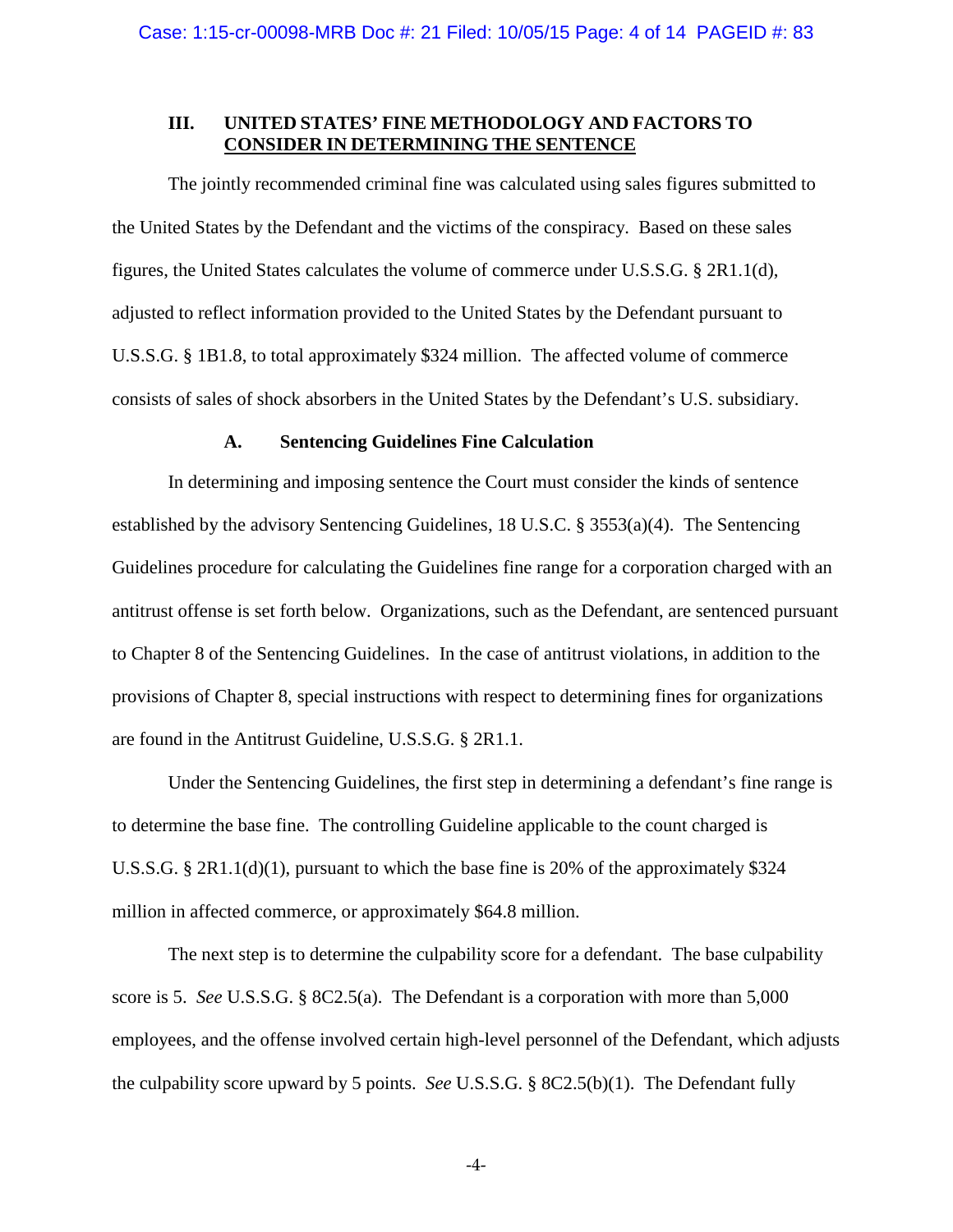#### Case: 1:15-cr-00098-MRB Doc #: 21 Filed: 10/05/15 Page: 5 of 14 PAGEID #: 84

cooperated in the investigation and clearly demonstrated recognition and affirmative acceptance of responsibility for its criminal conduct, which adjusts the culpability score downward by 2 points. *See* U.S.S.G. § 8C2.5(g)(2). The resulting total culpability score is 8.

The culpability score is then used to determine the minimum and maximum multipliers. A culpability score of 8 corresponds to a minimum multiplier of 1.60 and a maximum multiplier of 3.20. *See* U.S.S.G. § 8C2.6.

Applying the multipliers to the base fine of \$64.8 million yields a Guidelines fine range for the Defendant of \$103.68 million to \$207.36 million. *See* U.S.S.G. § 8C2.7.

### **B. Statutory Factors to Consider at Sentencing**

In addition to the advisory Sentencing Guidelines, the Court must consider the other factors set forth in 18 U.S.C. §§ 3553(a) and 3572 in determining and imposing sentence. The Court's sentence must be sufficient, but not greater than necessary, to comply with the purposes set forth in 18 U.S.C. § 3553(a)(2). Because the Defendant in this case is a corporation, not all of the statutory factors apply. Below, the factors that are most relevant to the sentencing of this Defendant are highlighted.

#### **1.** Relevant Section 3553 Factors

## a. The Seriousness of the Offense  $(3553(a)(2)(A))$

Antitrust conspiracies are by their very nature serious offenses. Antitrust crimes strike a blow to the heart of the nation's economy—competition. When competition is eliminated, as it was here, consumers are likely to pay higher prices for goods and services. According to the background comments in the Antitrust Guideline, "there is near universal agreement that restrictive agreements among competitors, such as horizontal price-fixing (including bid-rigging) and horizontal market-allocation, can cause serious economic harm." U.S.S.G. § 2R1.1, commentary (backg'd.).

-5-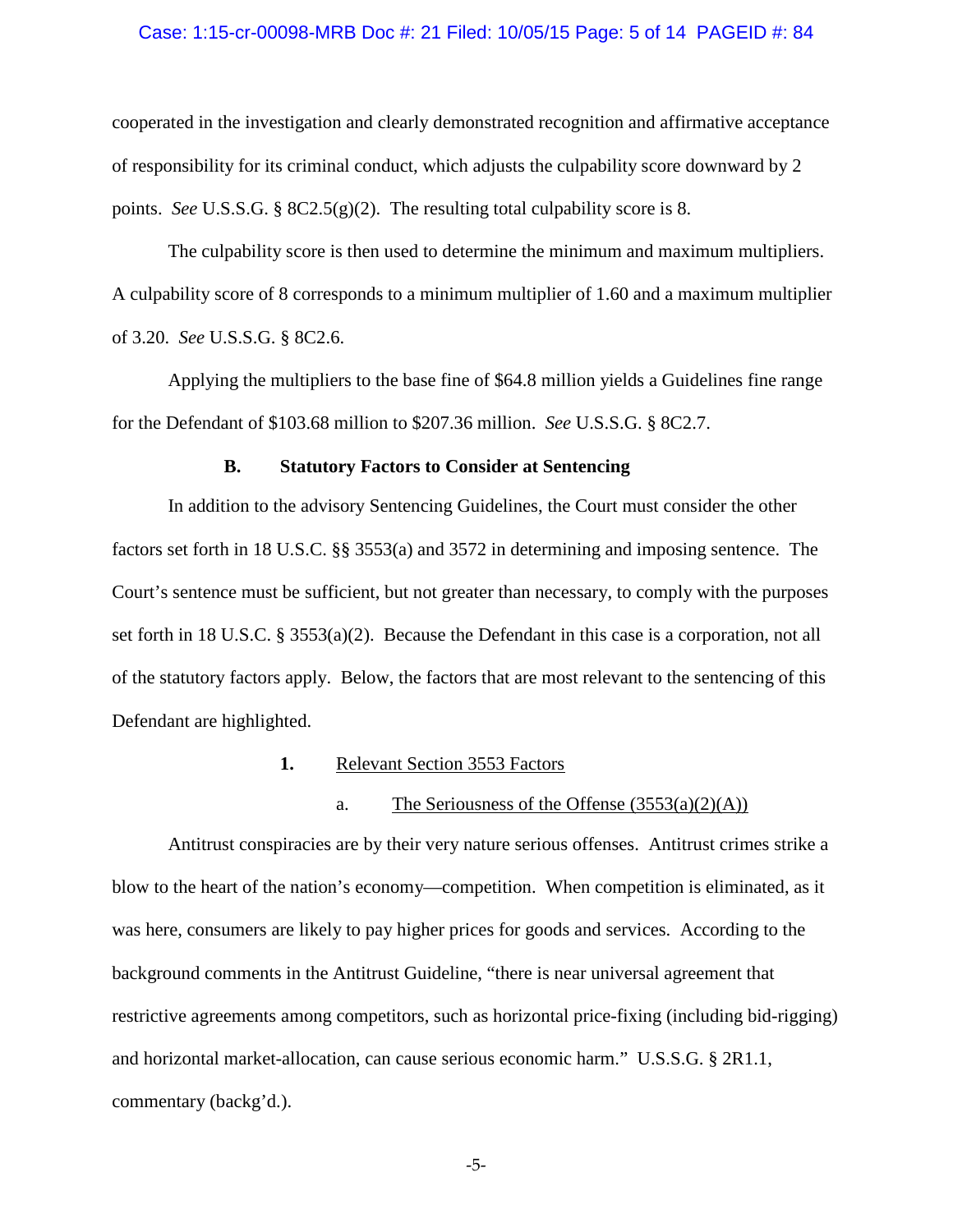# b. The History, Characteristics, and Cooperation of the Defendant  $(3553(a)(1))$

Prior to this offense, the Defendant had not been charged with any federal crime. The Defendant's cooperation in the United States' investigation was timely and complete, and the Defendant has clearly demonstrated recognition and affirmative acceptance of responsibility for its criminal conduct. Very shortly after the Defendant was notified of the government's investigation, it agreed to cooperate in the investigation and plead guilty to an antitrust violation. KYB then conducted a wide-ranging internal investigation designed to uncover the extent of its involvement in the antitrust crime under investigation. During the course of that investigation, the Defendant uncovered relevant documents located in the United States and elsewhere, and then quickly produced those documents to the United States, with translations where appropriate. The Defendant interviewed employees and then proffered the results of those interviews to the United States. At the request of the United States, the Defendant made its employees, including many who were outside of the United States and thus beyond the reach of grand jury subpoena, available for interviews. The Defendant also provided translators for those interviews.

The Defendant has agreed to continue cooperating in the United States' investigation. *See also* Attachment A.

## c. Deterrence and Protecting the Public from Further Crimes of the Defendant  $(3553(a)(2)(B)$  and  $(C)$ )

The large criminal fine of \$62 million recommended in this case provides adequate deterrence to criminal conduct. The Defendant has clearly accepted responsibility for its criminal conduct. Additionally, as discussed below, the Defendant has implemented a new compliance policy to educate its employees to ensure that the company does not violate the antitrust laws in the future.

-6-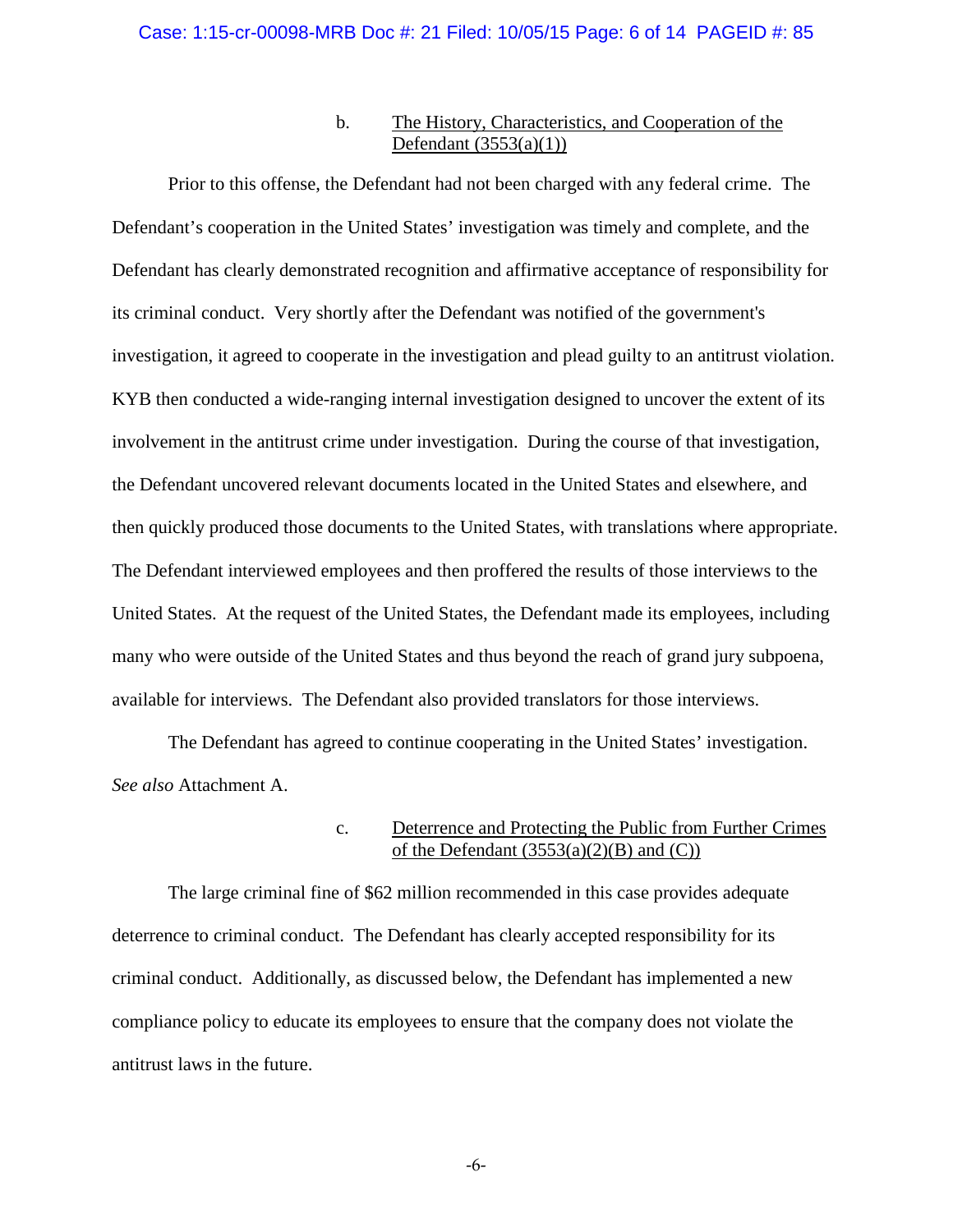### **2.** Relevant Section 3572 Factors

# a. Preventing Recurrence of the Offense—Compliance (3572  $(a)(8)$

From the moment KYB received notification of the government's investigation, management committed to instituting policies that would ensure that it would never again violate the antitrust laws. Direction for this change came straight from the top—KYB's president, Masao Usui. He directed a full and complete investigation be conducted and ordered all employees to cooperate fully and truthfully with the investigation.

Simultaneously, a comprehensive and innovative compliance policy was conceived and implemented. That policy, at the direction of the Defendant's senior management, sought to change the culture of the company to prevent recurrence of the offense. KYB's compliance policy has the hallmarks of an effective compliance policy including direction from top management at the company, training, anonymous reporting, proactive monitoring and auditing, and provided for discipline of employees who violated the policy. While not exhaustive, the following is a description of some of the highlights of KYB's compliance program.

The new policy required training of senior management and all sales personnel. In addition to classroom training, it provided one-on-one training for personnel with jobs, such as sales people, where there is a high risk of antitrust crimes. The effectiveness of the training was measured by testing employees' awareness of antitrust issues before and after the training. The policy requires prior approval, where possible, of all contacts with competitors and reporting of all contacts with competitors. These reports are audited by in-house counsel. Under the new compliance policy, sales personnel must certify that all prices were independently determined and that they did not exchange information or conspire with competitors when determining the price. An anonymous hotline was set up so that employees can report possible violations of the

-7-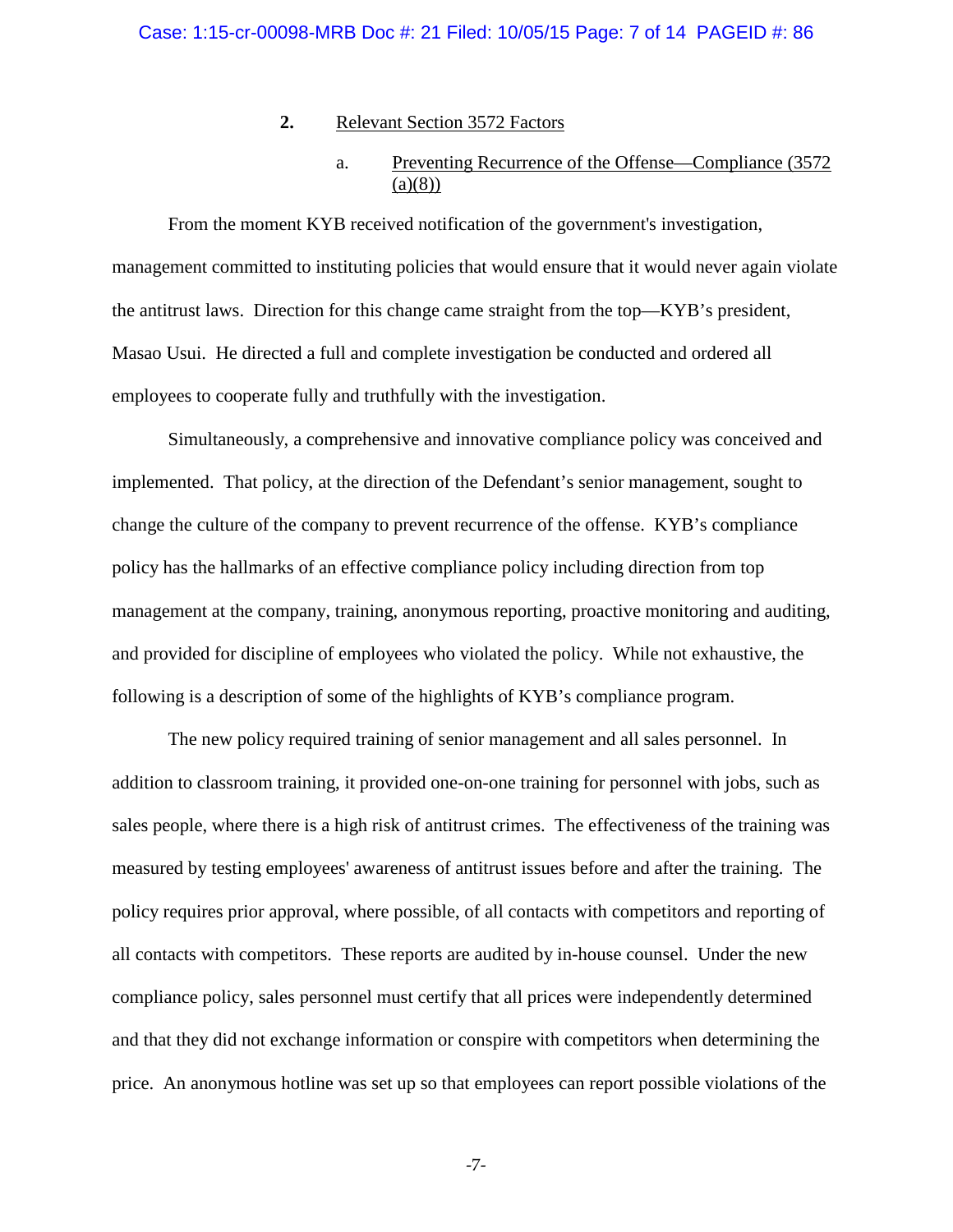#### Case: 1:15-cr-00098-MRB Doc #: 21 Filed: 10/05/15 Page: 8 of 14 PAGEID #: 87

antitrust laws. Senior management's efforts set the tone at the top and made compliance with the antitrust laws a true corporate priority.

#### b. Discipline of Culpable Actors  $(3572 \text{ (a)}(8))$

Two high-ranking employees who were personally involved, or supervised employees who were involved, in the conduct charged in this case were demoted and no longer have sales responsibilities. Other, lower-ranking, employees who were involved in the conduct may also be disciplined.

### c. The Defendant's Financial Position  $(3572 \text{ (a)}(1))$

The Defendant is a solvent corporation and has agreed to pay the agreed-upon fine of \$62 million within 15 days of the final judgment.

# **IV. MOTION FOR DOWNWARD DEPARTURE PURSUANT TO U.S.S.G. § 8C4.1**

The United States requests that the Court impose a sentence that includes a criminal fine of \$62 million, which is below the Guidelines fine range of \$103.68 million to \$207.36 million. While the recommended criminal fine reflects a 40% reduction from the minimum fine under the Sentencing Guidelines, the United States believes it is sufficient, but not greater than necessary, to comply with the purposes set forth in 18 U.S.C.  $\S$  3553(a)(2), and reflects the factors enumerated in 18 U.S.C. § 3572. The recommended fine is also appropriate because of the substantial assistance the Defendant provided to the United States in its continuing investigation of Sherman Act violations by other companies and individuals.

#### **A. Legal Framework for Departures/Factors to be Considered**

Under U.S.S.G. § 8C4.1, upon motion of the United States, when sentencing an organization, the Court may depart from the fine range determined pursuant to the Sentencing Guidelines based on the defendant's substantial assistance in investigating or prosecuting another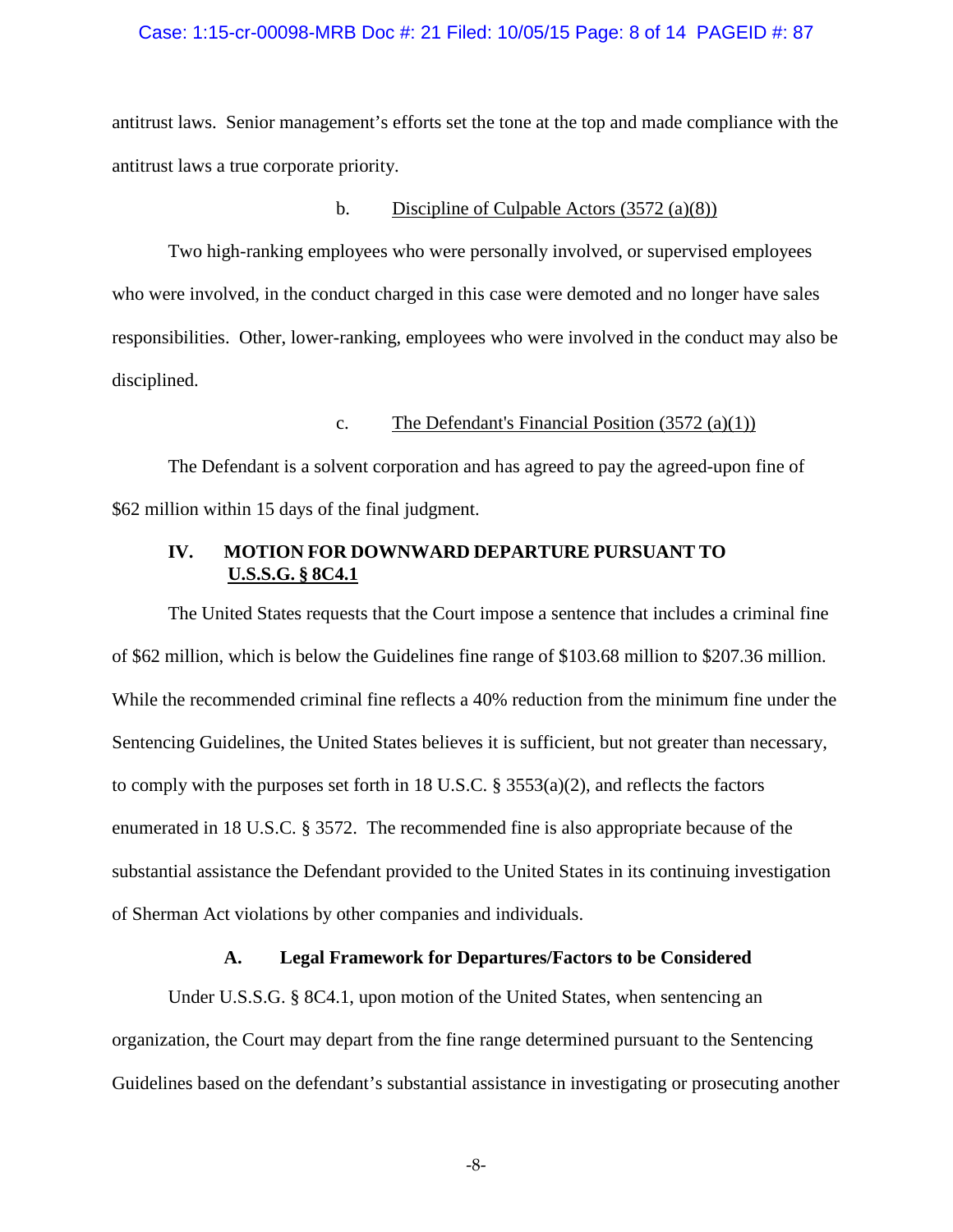#### Case: 1:15-cr-00098-MRB Doc #: 21 Filed: 10/05/15 Page: 9 of 14 PAGEID #: 88

organization or individual. When determining the appropriateness and scope of any such departure, the Court may consider a variety of factors, including (but not limited to):

- 1. The significance and usefulness of the defendant's assistance;
- 2. The nature and extent of the defendant's assistance; and
- 3. The timeliness of the defendant's assistance.

U.S.S.G. § 8C4.1(b)

#### **B. Summary of Substantial Assistance Provided**

The United States' request for a downward departure is based on the three factors enumerated above.

First, the Defendant's assistance was extremely significant and useful in quickly moving the investigation forward. As a result of the cooperation provided by the Defendant, the United States was able to obtain important evidence of the conspiracy that was otherwise unavailable to the United States. The United States was able to obtain important documents evidencing the conspiracy that were located outside of the United States and, thus, beyond the reach of grand jury subpoena power. When producing these documents, as well as documents located within the United States, the Defendant provided English translations of important Japanese-language documents, thus making them immediately accessible to the United States and reducing the time and cost of the government's investigation. Additionally, as a result of the cooperation provided by the Defendant and its employees, both within the United States and from Japan, the United States was able to rapidly identify incriminating evidence on key documents and gain an in-depth understanding of the nature and scope of the conspiracy. Upon government request, the Defendant made company employees available for interviews at the Antitrust Division office in Chicago. These employees were based in Japan, beyond the reach of grand jury subpoenas.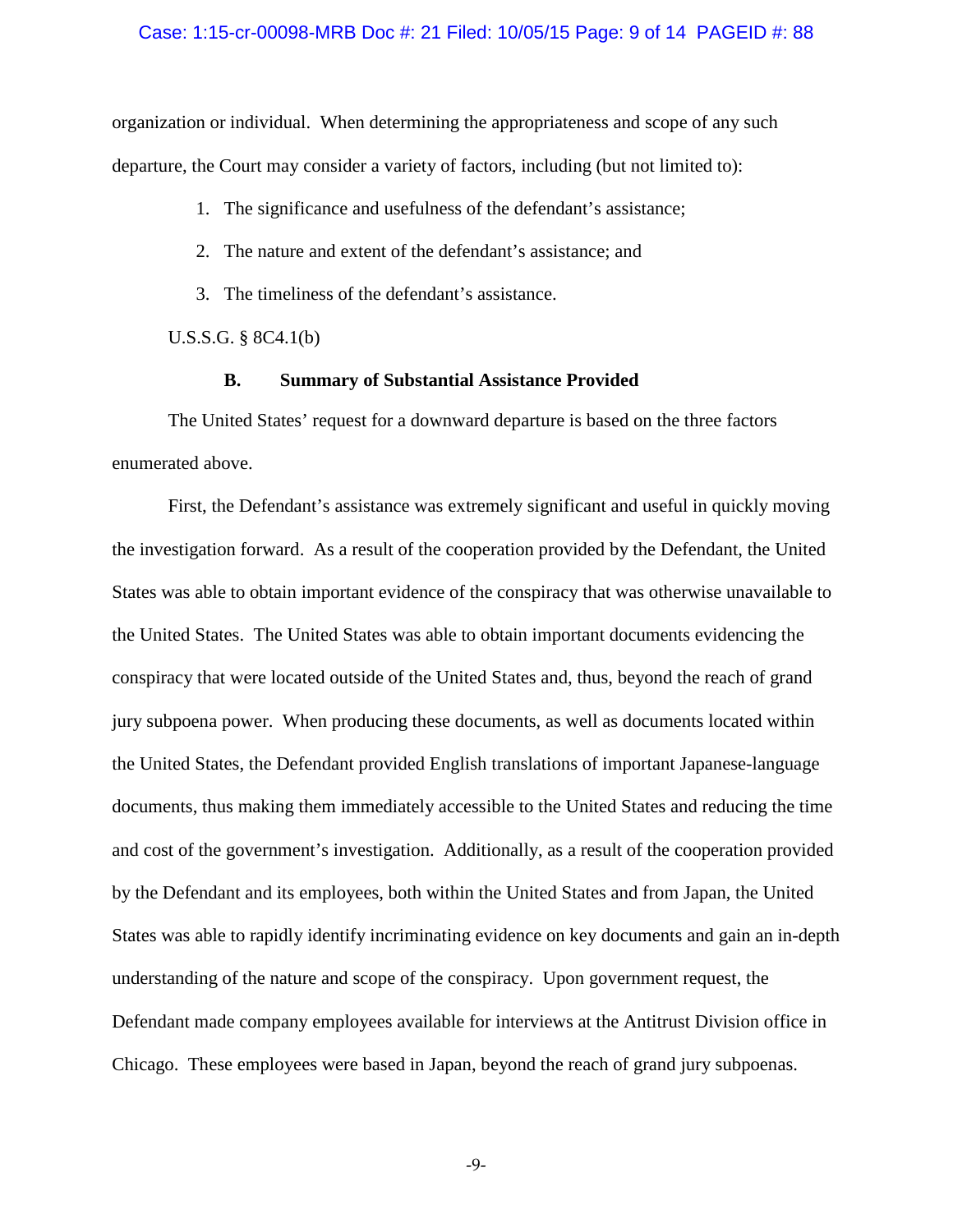#### Case: 1:15-cr-00098-MRB Doc #: 21 Filed: 10/05/15 Page: 10 of 14 PAGEID #: 89

When making employees available for interviews, the Defendant also provided Japaneselanguage interpreters as needed.

Second, the Defendant cooperated fully. It quickly conducted a comprehensive internal investigation designed to uncover the scope of the antitrust conspiracy. The Defendant provided information that assisted the United States in determining the extent to which the conspiracy impacted United States commerce, allowing the United States to more quickly focus its investigation.

In particular, pursuant to U.S.S.G. § 1B1.8, the Defendant provided information that expanded the scope of the conspiracy's impact on U.S. commerce. The United States was able to conduct interviews of the Defendant's employees more efficiently because of the Defendant's thorough and complete internal investigation. The Defendant is committed to continuing its cooperation by, among other things, continuing to provide documents and make its employees available to be interviewed in the United States. The Defendant is also committed to make its employees available to testify before the grand jury or at any trial that may result from the investigation. *See* Plea Agreement, ¶¶ 13-14, Docket No. 9.

Third, the Defendant's assistance was timely. Within a very short time after the service of a grand jury subpoena upon the Defendant, the Defendant agreed to cooperate and acknowledged that cooperation included pleading guilty to conduct that violated the Sherman Act, 15 U.S.C. § 1. Thereafter, the Defendant undertook an internal investigation, and subsequently made several attorney proffers to the United States regarding conduct relating to shock absorbers. Those attorney proffers enabled the United States to focus its investigation. The Defendant's early and wholehearted cooperation significantly advanced the United States'

-10-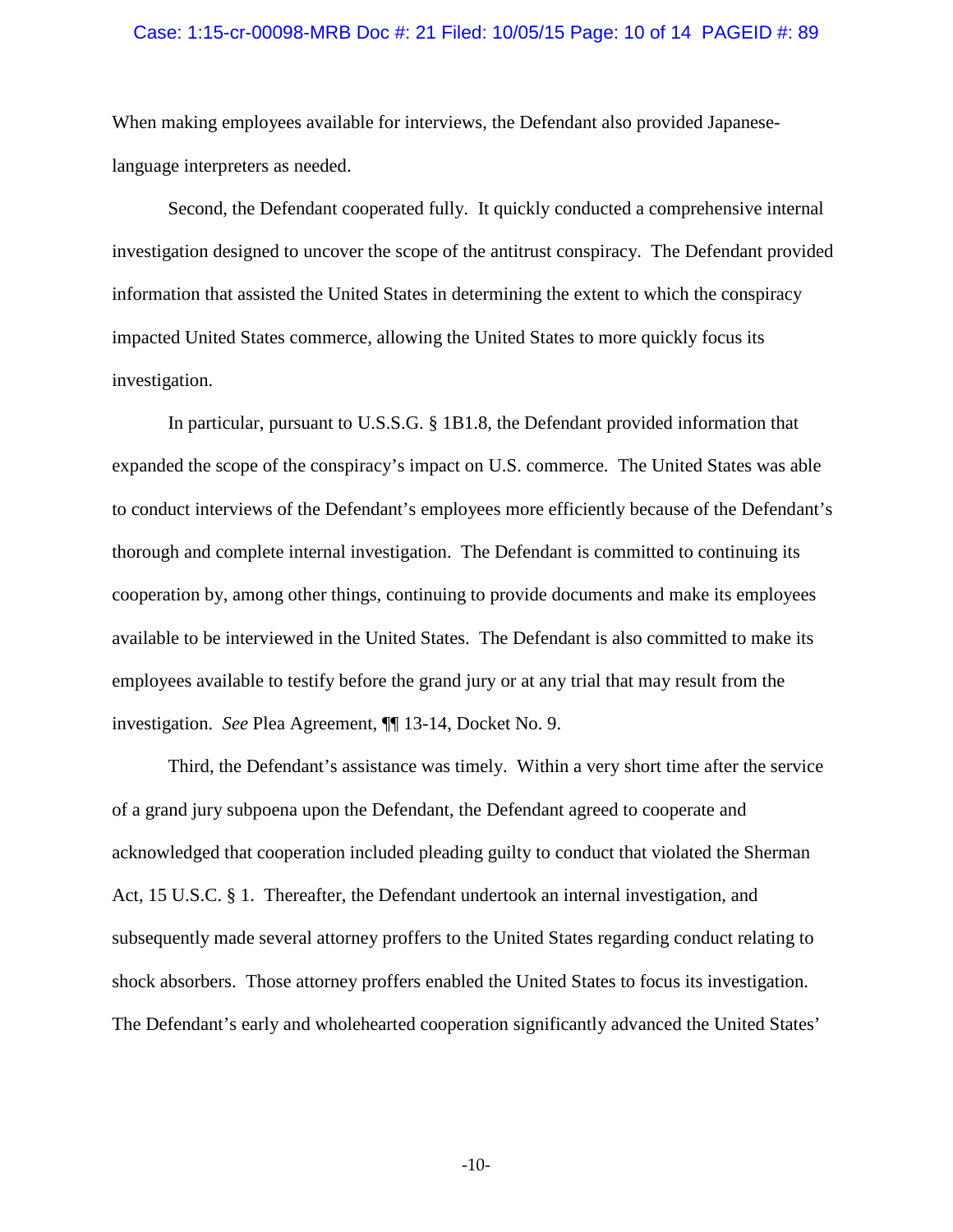#### Case: 1:15-cr-00098-MRB Doc #: 21 Filed: 10/05/15 Page: 11 of 14 PAGEID #: 90

investigation, particularly since evidence provided by the Defendant implicated another corporation and its employees in conduct that violates the Sherman Act.

#### **C. United States' Evaluation of Substantial Assistance**

The Sentencing Guidelines list as a relevant factor the United States' evaluation of the assistance rendered by the organization. U.S.S.G. § 8C4.1(b)(1). The United States believes that the Defendant has provided full, substantial, and timely cooperation that has been significant and provided useful assistance in the United States' ongoing investigation of violations of federal antitrust and related criminal laws in the shock absorbers industry. The Defendant's cooperation has provided the United States with extensive, credible information against both corporate and individual coconspirators, which has significantly advanced its investigation.

## **V. RECOMMENDED SENTENCE**

The sentence recommended in this case takes into account the Defendant's substantial assistance as well as the factors enumerated in 18 U.S.C. §§ 3553 and 3572, and is a sentence sufficient, but not greater than necessary, to reflect the seriousness of the offense, to promote respect for the law, and to afford adequate deterrence. Τhe United States and the Defendant jointly recommend the Court sentence the Defendant as follows. *See* Plea Agreement, ¶ 9, Docket No. 9.

#### **A. \$62 Million Criminal Fine**

The United States and the Defendant have agreed that a criminal fine of \$62 million is an appropriate sentence in this matter. In arriving at this figure, the United States took into account various factors enumerated in 18 U.S.C. §§ 3553(a) and 3572(a)(8), as discussed above, as well as the factors enumerated above in the government's motion for a downward departure for substantial assistance pursuant to U.S.S.G. § 8C4.1.

-11-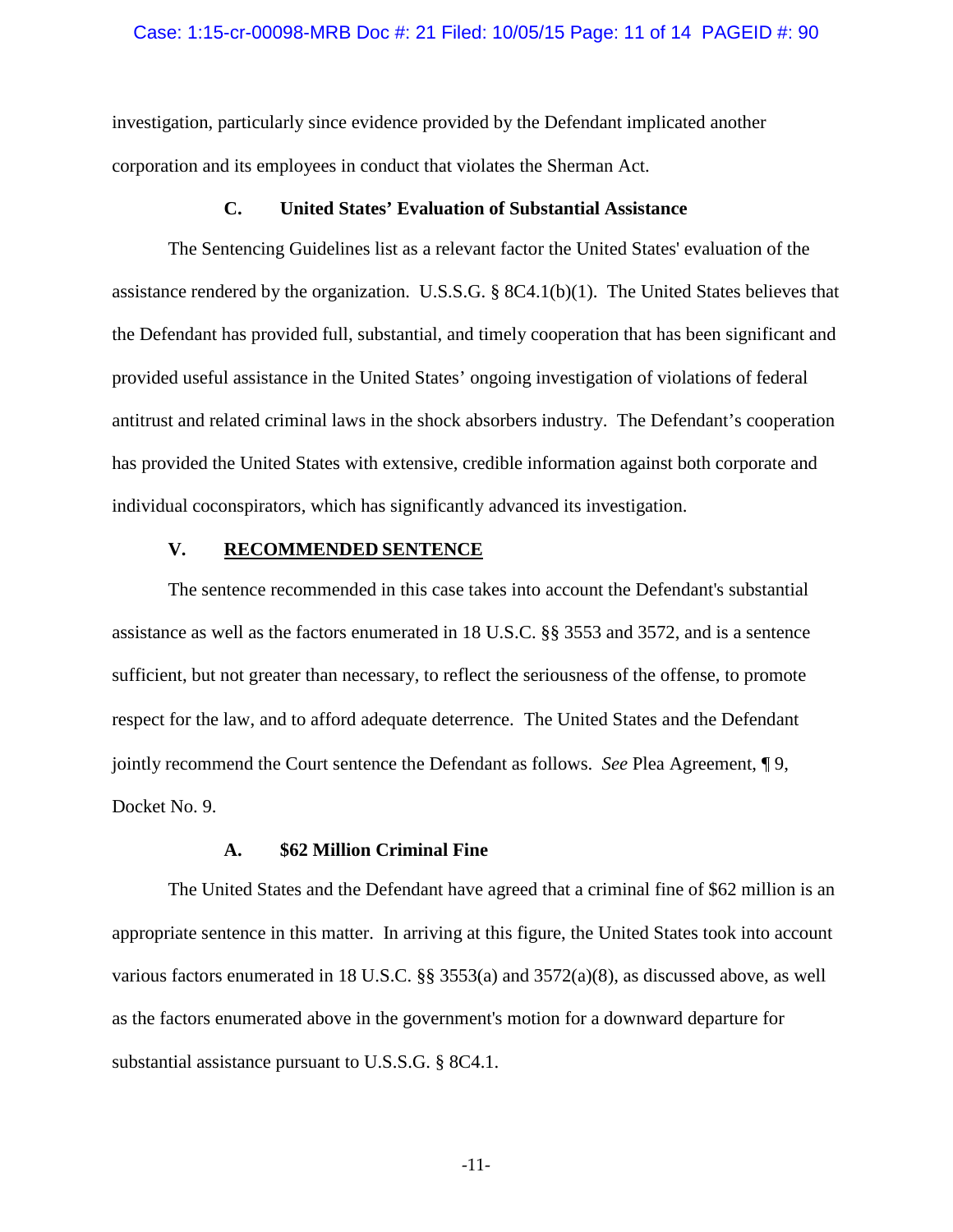### **B. No Order of Restitution**

Restitution is also a factor the Court must consider under 18 U.S.C. §§ 3553(a) and 3272 in determining and imposing sentence. Pursuant to 18 U.S.C. § 3663, restitution is not mandatory for violations of 15 U.S.C. § 1, and in light of the availability of civil causes of action that potentially provide for a recovery of a multiple of actual damages, *see* 15 U.S.C. § 15, the United States and the Defendant recommend that the sentence not include a restitution order.

## **C. No Term of Probation**

Pursuant to 18 U.S.C. § 3561(c)(1), the Court may impose a term of probation of at least one year, but not more than five years. In considering whether to impose a term of probation the Court should consider the factors set forth in 18 U.S.C. § 3553. *See* 18 U.S.C. § 3562. However, as noted above, because the Defendant is a corporation many of those factors do not apply. For the same reason, many of the conditions of probation set forth in 18 U.S.C. § 3563 are not applicable. The Court should also consider the factors in U.S.S.G. § 8D1.1 which set forth the circumstances under which a sentence to a term of probation is required. These circumstances include ordering a term of probation to secure payment of the special assessment, the fine, or restitution, or to ensure implementation of an effective compliance program.

In this case, the Defendant, a solvent corporation, has agreed to pay the special assessment and the agreed-upon fine of \$62 million within 15 days of the final judgment. Furthermore, as noted above, the United States and the Defendant have agreed to recommend that restitution is not appropriate in this case because of the availability of civil causes of action that potentially provide for a recovery of a multiple of actual damages. *See* 15 U.S.C. § 15.

Finally, as described above, the Defendant has already implemented a new compliance program, taken action against culpable employees and managers, and has is no way indicated anything other than timely and complete acceptance of responsibility. Therefore, for these

-12-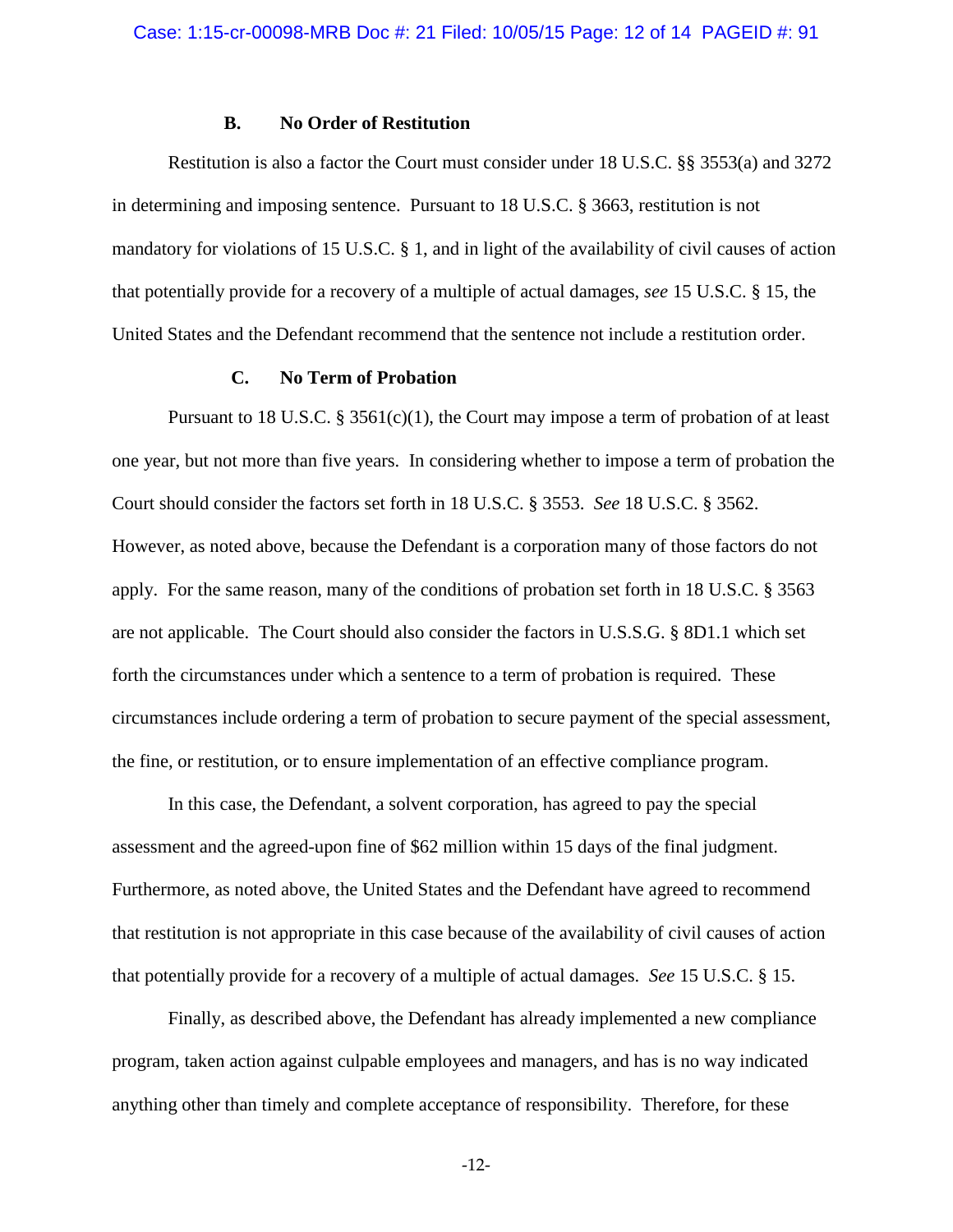## Case: 1:15-cr-00098-MRB Doc #: 21 Filed: 10/05/15 Page: 13 of 14 PAGEID #: 92

reasons, the United States and the Defendant recommend that no term of probation be imposed by the Court in this case.

## **D. \$400 Special Assessment**

The Court should order the Defendant to pay a \$400 special assessment, pursuant to 18 U.S.C. § 3013(a)(2)(B), and as agreed to by the United States and the Defendant.

# **VI. CONCLUSION**

For these reasons, the United States recommends that the Court impose a sentence requiring the Defendant to pay a fine of \$62 million, payable within 15 days of judgment, no order of restitution, no term of probation, and to pay a \$400 special assessment.

Respectfully submitted,

 /s/ Carla M. Stern Carla M. Stern [carla.stern@usdoj.gov](mailto:carla.stern@usdoj.gov) Daniel W. Glad [daniel.glad@usdoj.gov](mailto:daniel.glad@usdoj.gov)

Attorneys

U.S. Department of Justice Antitrust Division 209 South LaSalle Street Suite 600 Chicago, Illinois 60604 Tel: 312.984.7200